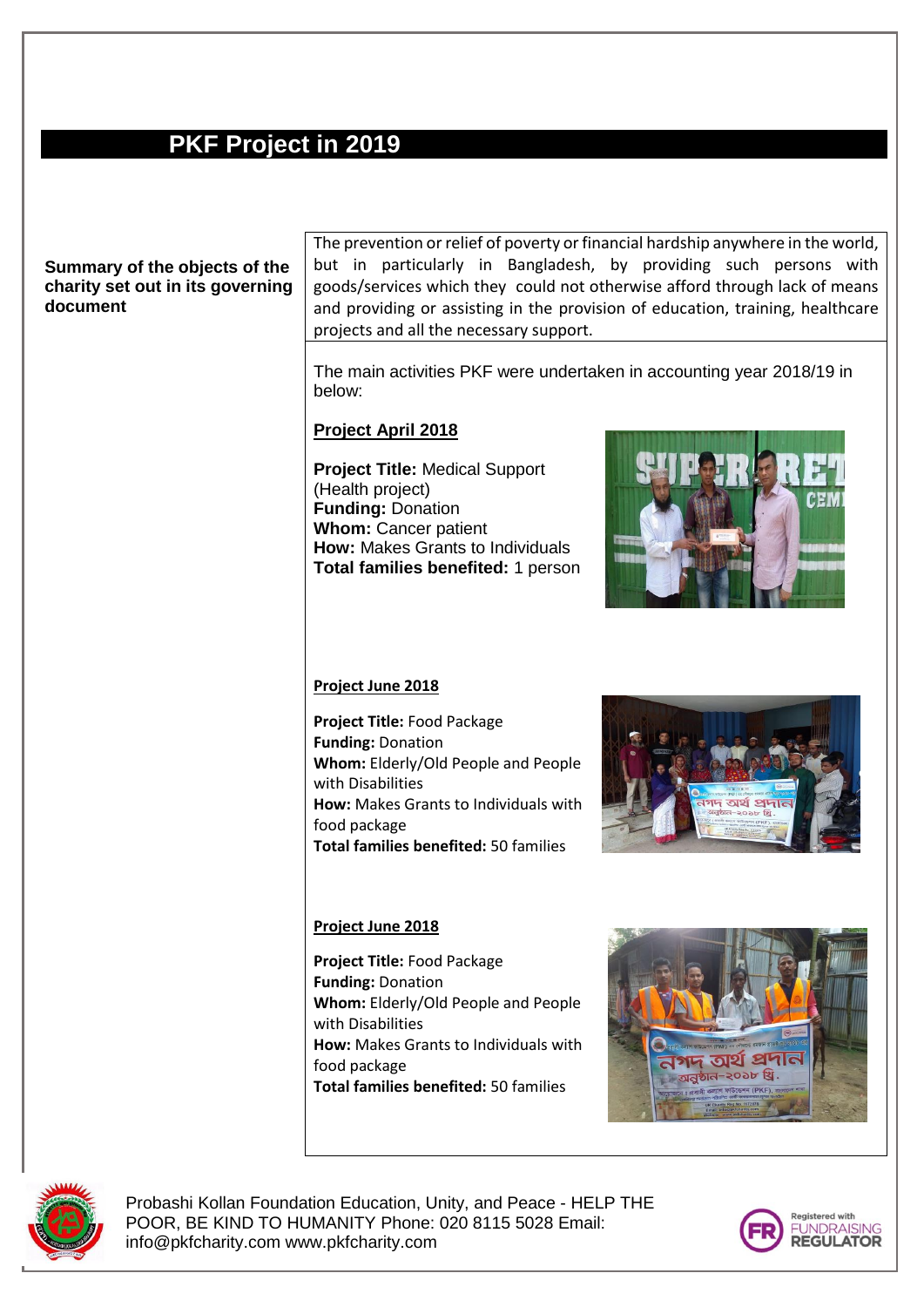#### **Project July 2018**

**Flood Project –** Bangladesh regularly experiences flooding, as 80% of the country is situated on a floodplain. The monsoon season is often deadly. Crops are destroyed, houses ae ruined, and lives are lost. We successfully completed a flood project, in which we distributed food and shelter to those affected by the floods.

**Project Title:** Food package to flood effected families **Funding:** Donation **Whom:** Elderly/Old People and People with Disabilities/Children/Poor **How:** Makes Grants to Individuals

**Total families benefited:** 15

families

#### **Project July 2018**

**Project Title:** Medical Support (Health project) **Funding:** Donation **Whom:** Poor and needy **How:** Providing medical services and medicine **Total families benefited:** 500+ person



# **Project November 2018**

**Project Title:** Medical Support (Health project) **Funding:** Donation **Whom:** An orphan Child **How:** Makes Grants to Individuals **Total families benefited:** 1 person





#### **Project November 2018**



Probashi Kollan Foundation Education, Unity, and Peace - HELP THE POOR, BE KIND TO HUMANITY Phone: 020 8115 5028 Email: info@pkfcharity.com www.pkfcharity.com